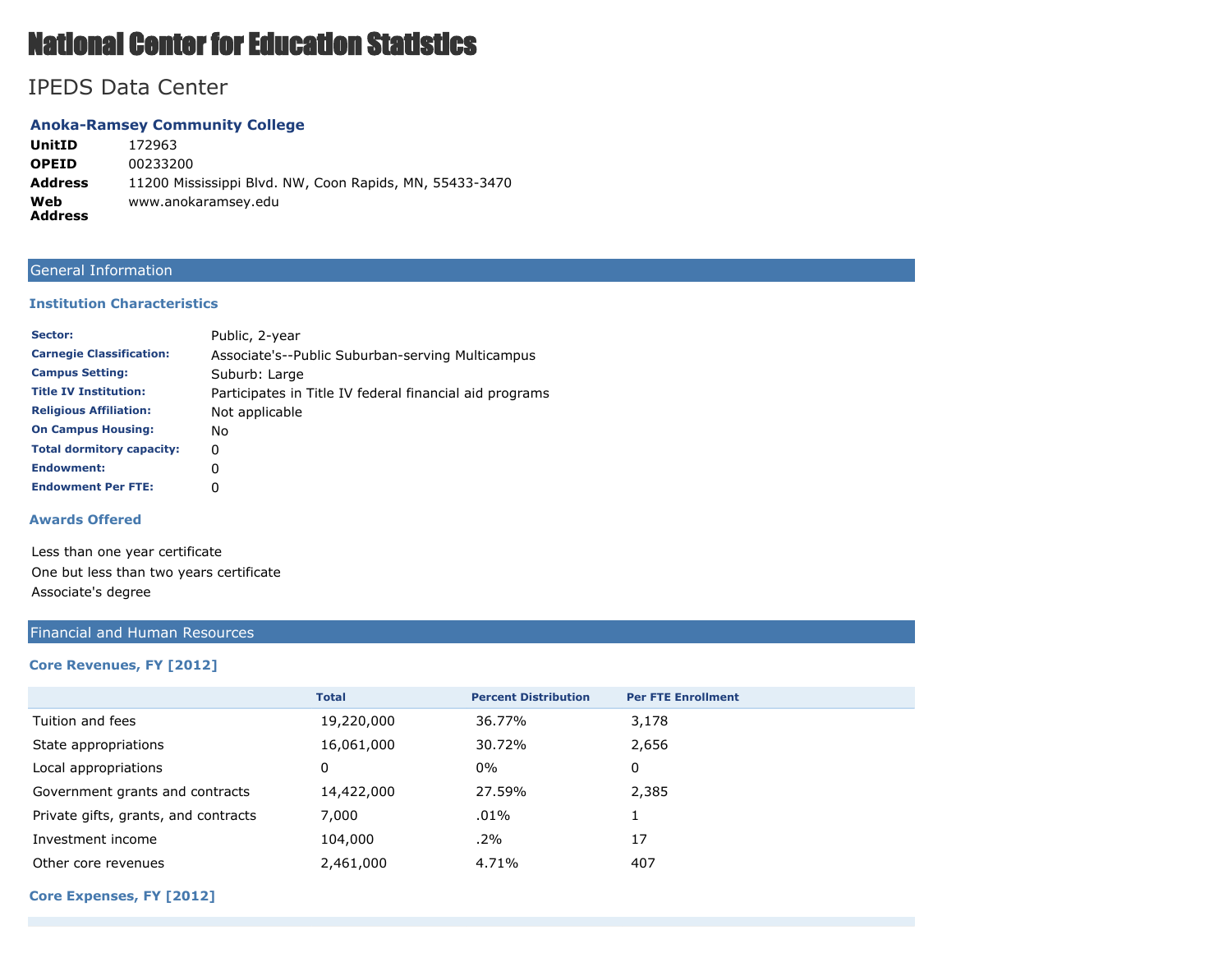|                       | <b>Total</b> | <b>Percent Distribution</b> | <b>Per FTE Enrollment</b> |
|-----------------------|--------------|-----------------------------|---------------------------|
| Instruction           | 23,507,000   | 51.3%                       | 3,887                     |
| Research              | 0            | 0%                          | 0                         |
| Public service        | 204,000      | .45%                        | 34                        |
| Academic support      | 7,049,000    | 15.38%                      | 1,166                     |
| Institutional support | 6,177,000    | 13.48%                      | 1,021                     |
| Student services      | 7,594,000    | 16.57%                      | 1,256                     |
| Other core expenses   | 1,291,000    | 2.82%                       | 213                       |

### **Number of staff by primary function/occupational activity: Fall 2011**

|                                         | <b>Full time</b> | <b>Part time</b> | <b>Total</b> |
|-----------------------------------------|------------------|------------------|--------------|
| Primarily instruction                   | 130              | 171              | 301          |
| Instruction/research/public service     | 0                | 0                | 0            |
| Primarily research                      |                  |                  |              |
| Primarily public service, and Contracts | 0                | O                |              |
| Executive/administrative/managerial     | 19               | 0                | 19           |
| Other professional (support/service)    | 88               | 14               | 102          |
| Graduate assistants                     | 0                |                  | 0            |
| Technical and paraprofessionals         | 22               | 8                | 30           |
| Clerical and secreterial                | 52               |                  | 59           |
| Skilled crafts                          | 5                |                  | 5            |
| Service/maintenance                     | 21               |                  | 23           |

### **Number of full-time instruction/research/public service staff: Fall 2011**

|                               | <b>Total</b> |
|-------------------------------|--------------|
| <b>With faculty status</b>    | 130          |
| <b>With tenure</b>            | 96           |
| On tenure track               | 30           |
| Not on tenure track           | 4            |
| <b>Without faculty status</b> | n/a          |

### **Average salaries of full-time instructional staff equated to 9-month contracts, by academic rank: Academic year 2011**

|                            |     | Number of full time instructional faculty total Average salary of full time instructional faculty total |
|----------------------------|-----|---------------------------------------------------------------------------------------------------------|
| <b>All ranks</b>           | 130 | 59,362                                                                                                  |
| <b>Professor</b>           | n/a | n/a                                                                                                     |
| <b>Associate professor</b> | n/a | n/a                                                                                                     |
| <b>Assistant professor</b> | n/a | n/a                                                                                                     |
| <b>Instructor</b>          | n/a | n/a                                                                                                     |
| <b>Lecturer</b>            | n/a | n/a                                                                                                     |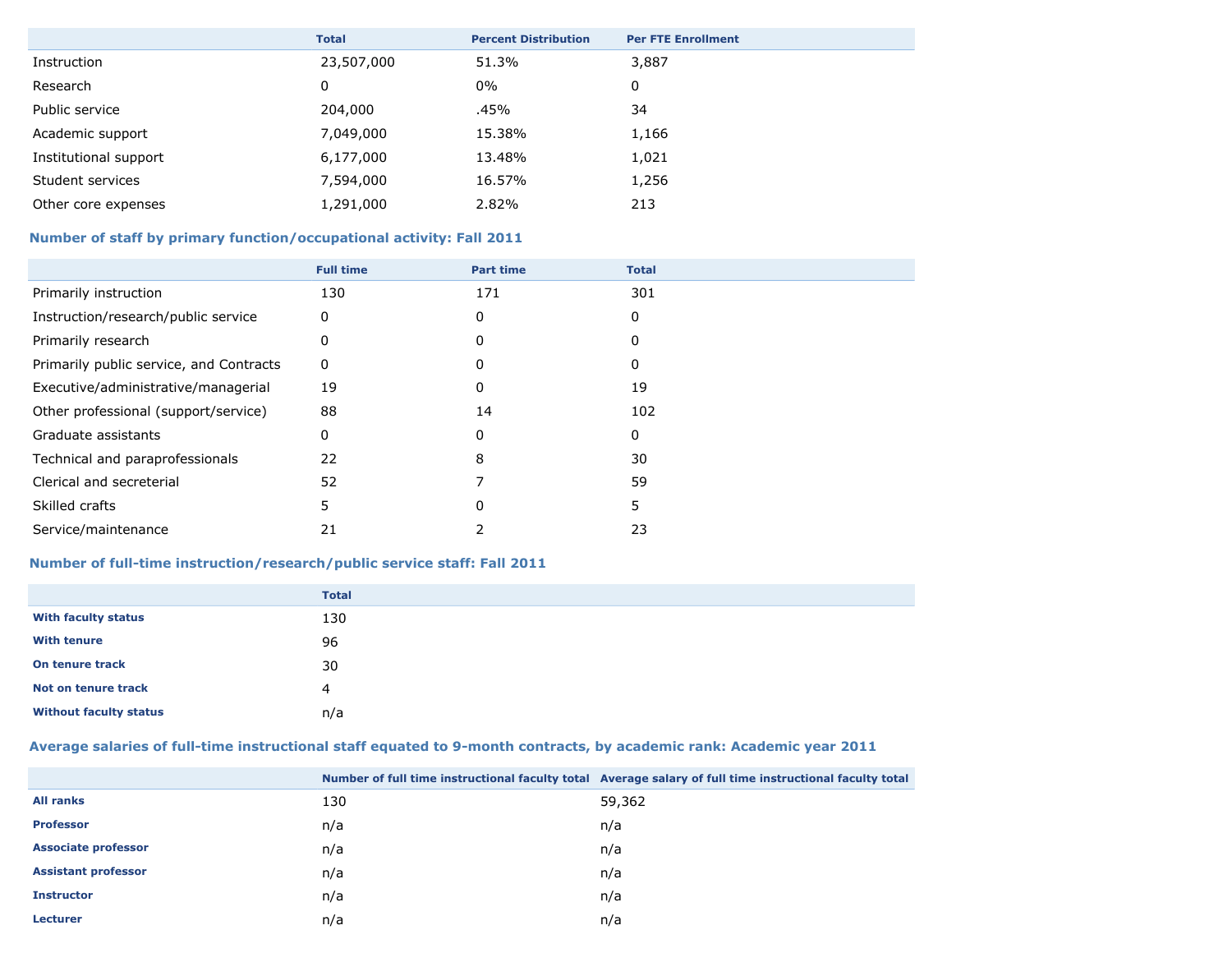| No academic rank | 130 | 59,362 |
|------------------|-----|--------|
|------------------|-----|--------|

### Student Financial Aid

#### **Year 2012**

| <b>Type of Aid</b>      | <b>Percentage Receiving Aid</b> | <b>Average Amount of Aid Received</b> |
|-------------------------|---------------------------------|---------------------------------------|
| Federal grant aid       | 44%                             | 3,877                                 |
| State/local grant aid   | 28%                             | 658                                   |
| Institutional grant aid | 7%                              | 1,373                                 |
| Loan                    | 48%                             | 5,357                                 |

### Enrollment

### **Early Fall Estimates: Fall 2012**

|                                       | <b>Part-time</b> | <b>Full-time</b> | <b>Total</b> |
|---------------------------------------|------------------|------------------|--------------|
| Total enrollment                      | 6,069            | 3,416            | 9,485        |
| Undergraduate                         | 6,069            | 3,416            | 9,485        |
| First-time Degree/Certificate Seeking | 451              | 884              | 1,335        |
| Graduate                              |                  |                  |              |

### **Fall Enrollment: Fall 2012**

| <b>Total student enrollment</b>           | <b>Part-time</b> | <b>Full-time</b> | <b>Total</b> |
|-------------------------------------------|------------------|------------------|--------------|
| Men                                       | 2,143            | 1,496            | 3,639        |
| Women                                     | 3,956            | 1,902            | 5,858        |
| American Indian or Alaska Native          | 29               | 16               | 45           |
| Asian                                     | 204              | 140              | 344          |
| <b>Black or African American</b>          | 434              | 175              | 609          |
| Hispanic                                  | 241              | 176              | 417          |
| Native Hawaiian or Other Pacific Islander | 6                | 4                | 10           |
| White                                     | 4,835            | 2,685            | 7,520        |
| Two or more races                         | 236              | 155              | 391          |
| Race/ethnicity unknown                    | 107              | 27               | 134          |
| Nonresident alien                         | 7                | 20               | 27           |
| <b>Undergraduate student enrollment</b>   | <b>Part-time</b> | <b>Full-time</b> | <b>Total</b> |
|                                           |                  |                  |              |
| Men                                       | 2,143            | 1,496            | 3,639        |
| Women                                     | 3,956            | 1,902            | 5,858        |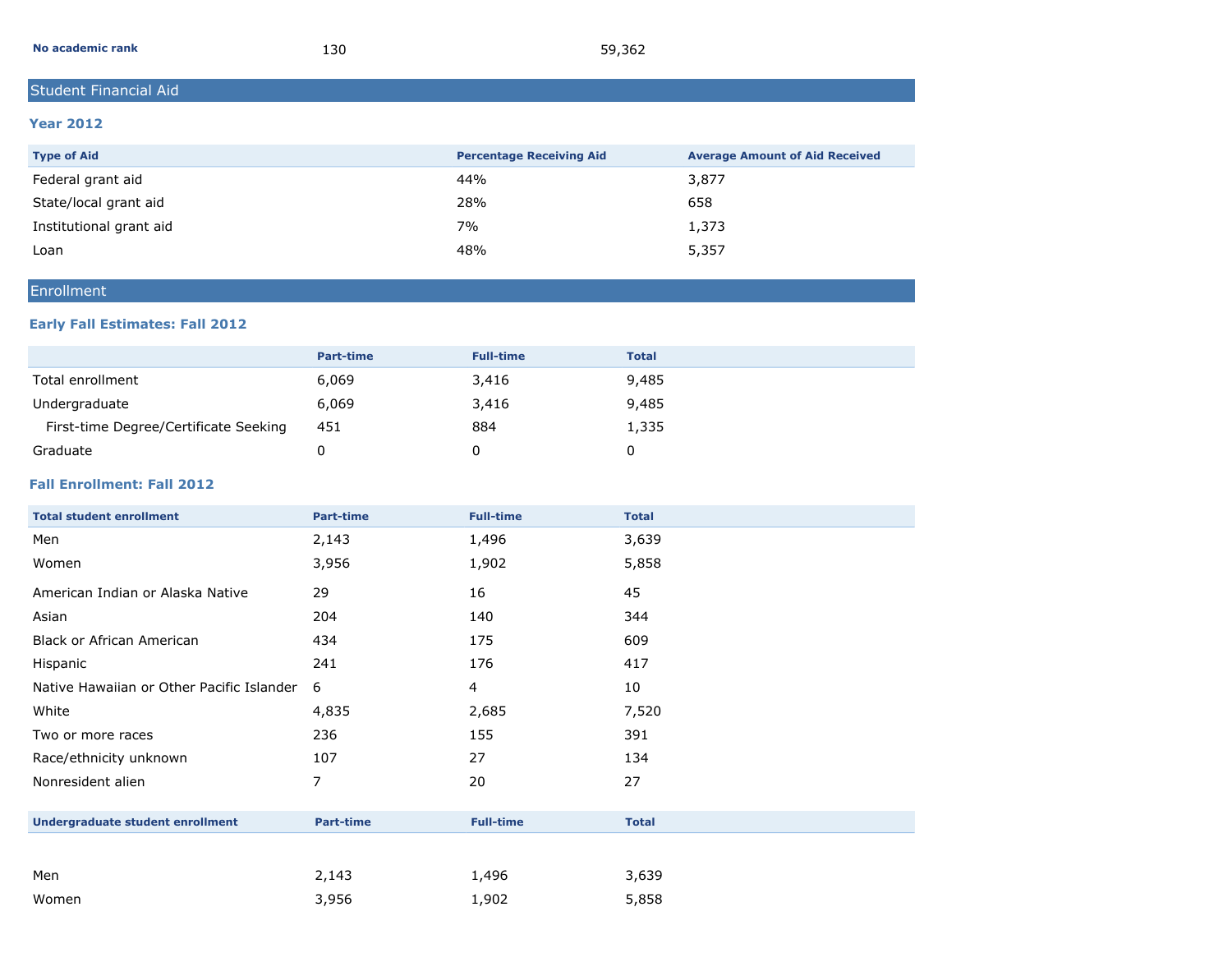| <b>Part-time</b> | <b>Full-time</b> | <b>Total</b> |
|------------------|------------------|--------------|
| 29               | 16               | 45           |
| 204              | 140              | 344          |
| 434              | 175              | 609          |
| 241              | 176              | 417          |
| 6                | 4                | 10           |
| 4,835            | 2,685            | 7,520        |
| 236              | 155              | 391          |
| 107              | 27               | 134          |
| 7                | 20               | 27           |
|                  |                  |              |
| 4,367            | 2,734            | 7,101        |
| 469              | 880              | 1,349        |
| 607              | 473              | 1,080        |
| 3,291            | 1,381            | 4,672        |
| 1,732            | 664              | 2,396        |
|                  |                  |              |

#### **12-Month Enrollment: 2012**

| <b>Unduplicated Count</b>                 | <b>Undergraduate</b> | <b>Graduate</b> | <b>Total</b> |
|-------------------------------------------|----------------------|-----------------|--------------|
| Men                                       | 4,736                |                 | 4,736        |
| Women                                     | 7,520                |                 | 7,520        |
| American Indian or Alaska Native          | 68                   |                 | 68           |
| Asian                                     | 411                  |                 | 411          |
| Black or African American                 | 810                  |                 | 810          |
| Hispanic or Latino                        | 497                  |                 | 497          |
| Native Hawaiian or Other Pacific Islander | 11                   |                 | 11           |
| White                                     | 9,794                |                 | 9,794        |
| Two or more races                         | 442                  |                 | 442          |
| Race/ethnicity unknown                    | 184                  |                 | 184          |
| Nonresident alien                         | 39                   |                 | 39           |

#### **Retention Rate**

*Retention rate data are for first-time bachelor's (or equivalent) degree-seeking undergraduates* **Overall first-year retention rate, Fall 2012**

| Full-time students | $ \sim$ |
|--------------------|---------|
| Part-time students |         |

### Graduation Rates

*Data are for full-time, first-time, degree/certificate-seeking undergraduates*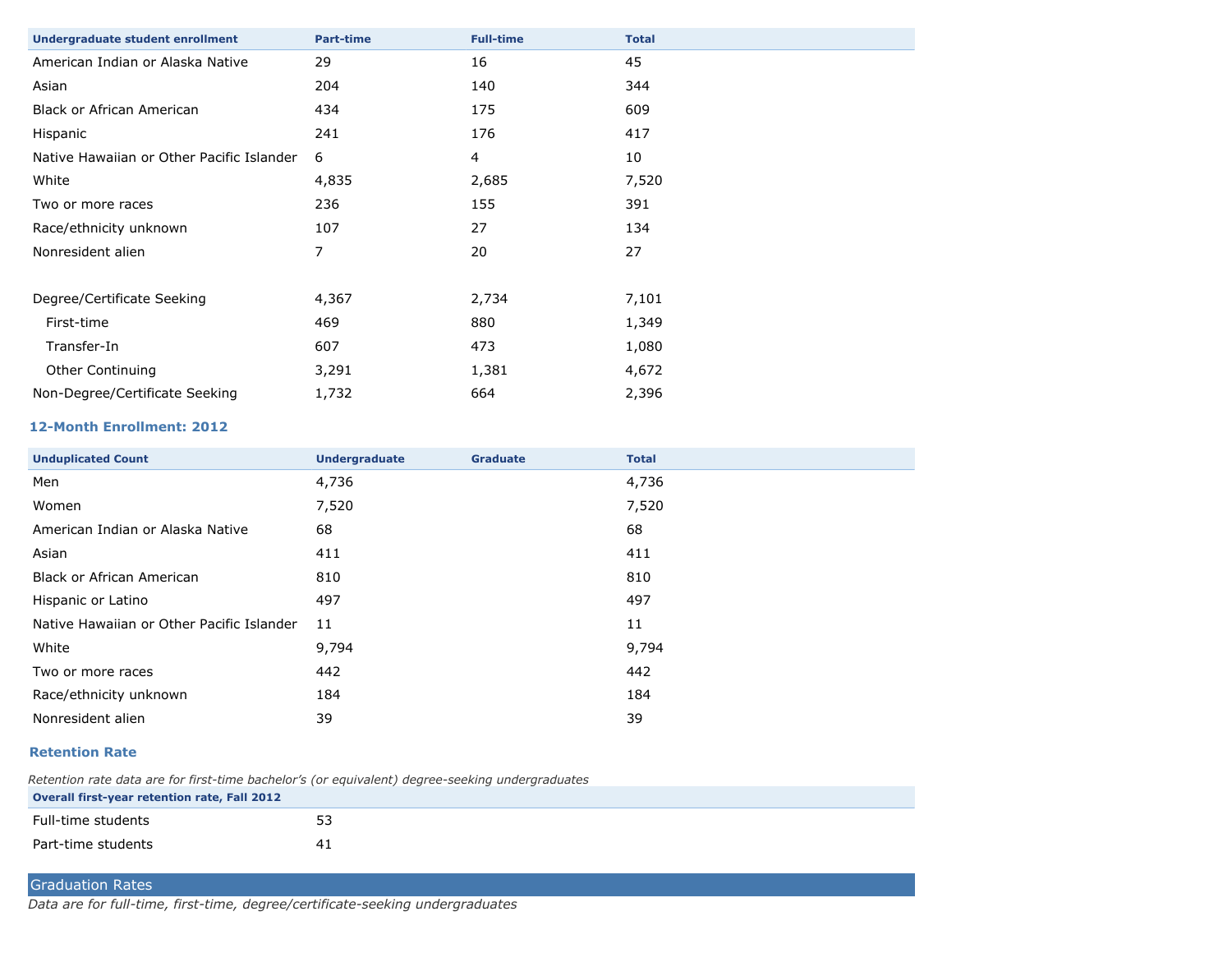*Overall graduate rate: 16%*

| $\sigma$ , eram graagade racer ±0,0<br>Graduation rates within 150% of normal time to program completion: 2012 |    |
|----------------------------------------------------------------------------------------------------------------|----|
| Men                                                                                                            | 10 |
| Women                                                                                                          | 21 |
| American Indian or Alaska Native                                                                               | 0  |
| Asian                                                                                                          | 13 |
| <b>Black or African American</b>                                                                               | 3  |
| Hispanic                                                                                                       | 2  |
| Native Hawaiian or Other Pacific Islander                                                                      |    |
| White                                                                                                          | 17 |
| Two or more races                                                                                              | 17 |
| Race/ethnicity unknown                                                                                         | 0  |
| Nonresident alien                                                                                              | 0  |

### Awards/Degrees Conferred

### **By gender, 2012**

| <b>By gender</b>                             | <b>Certificates</b><br><b>Below</b><br><b>Bachelor's</b> | <b>Certificates</b><br><b>Above</b><br><b>Bachelor's</b> | <b>Associate's</b> | <b>Bachelor's</b> | Master's    | <b>Doctor's</b><br>research/<br>scholarship | <b>Doctor's</b><br>professional<br>practice | <b>Doctor's</b><br>other |  |
|----------------------------------------------|----------------------------------------------------------|----------------------------------------------------------|--------------------|-------------------|-------------|---------------------------------------------|---------------------------------------------|--------------------------|--|
| Men                                          | 35                                                       | 0                                                        | 355                | 0                 | 0           | 0                                           | 0                                           | 0                        |  |
| Women                                        | 48                                                       | $\mathbf 0$                                              | 695                | $\mathbf 0$       | 0           | $\mathbf 0$                                 | $\mathbf 0$                                 | 0                        |  |
| <b>By Race/Ethnicity</b>                     |                                                          |                                                          |                    |                   |             |                                             |                                             |                          |  |
| American Indian or Alaska Native             | 1                                                        | $\mathbf 0$                                              | 4                  | $\mathbf 0$       | $\mathbf 0$ | $\Omega$                                    | $\mathbf 0$                                 | 0                        |  |
| Asian                                        | $\overline{2}$                                           | $\mathbf 0$                                              | 22                 | $\mathbf 0$       | 0           | $\mathbf 0$                                 | 0                                           | $\Omega$                 |  |
| <b>Black or African American</b>             | 4                                                        | $\mathbf 0$                                              | 29                 | $\mathbf 0$       | 0           | 0                                           | 0                                           | 0                        |  |
| Hispanic or Latino                           | 5                                                        | $\mathbf 0$                                              | 24                 | 0                 | 0           | 0                                           | 0                                           | 0                        |  |
| Native Hawaiian or Other Pacific<br>Islander | 0                                                        | $\mathbf 0$                                              | 0                  | $\mathbf 0$       | $\Omega$    | $\Omega$                                    | 0                                           | $\Omega$                 |  |
| White                                        | 69                                                       | $\mathbf 0$                                              | 926                | $\mathbf 0$       | 0           | $\Omega$                                    | 0                                           | $\Omega$                 |  |
| Two or more races                            | 2                                                        | $\mathbf 0$                                              | 30                 | $\mathbf 0$       | 0           | $\mathbf 0$                                 | $\Omega$                                    | $\Omega$                 |  |
| Race/ethnicity unknown                       | 0                                                        | 0                                                        | 10                 | $\pmb{0}$         | 0           | 0                                           | 0                                           | 0                        |  |
| Nonresident alien                            | 0                                                        | 0                                                        | 5                  | $\mathbf 0$       | 0           | 0                                           | 0                                           | 0                        |  |

### **By Cip Code, 2012**

| <b>By Cip Code</b>                 | <b>Below</b><br><b>Bachelor's</b> | <b>Certificates Certificates</b><br><b>Above</b><br><b>Bachelor's</b> | <b>Associate's</b> | <b>Bachelor's</b> | Master's | Doctor's<br>research/<br>scholarship | Doctor's<br>professional<br>practice | Doctor's<br>other |
|------------------------------------|-----------------------------------|-----------------------------------------------------------------------|--------------------|-------------------|----------|--------------------------------------|--------------------------------------|-------------------|
| Natural Resources and Conservation |                                   |                                                                       |                    |                   |          |                                      |                                      |                   |